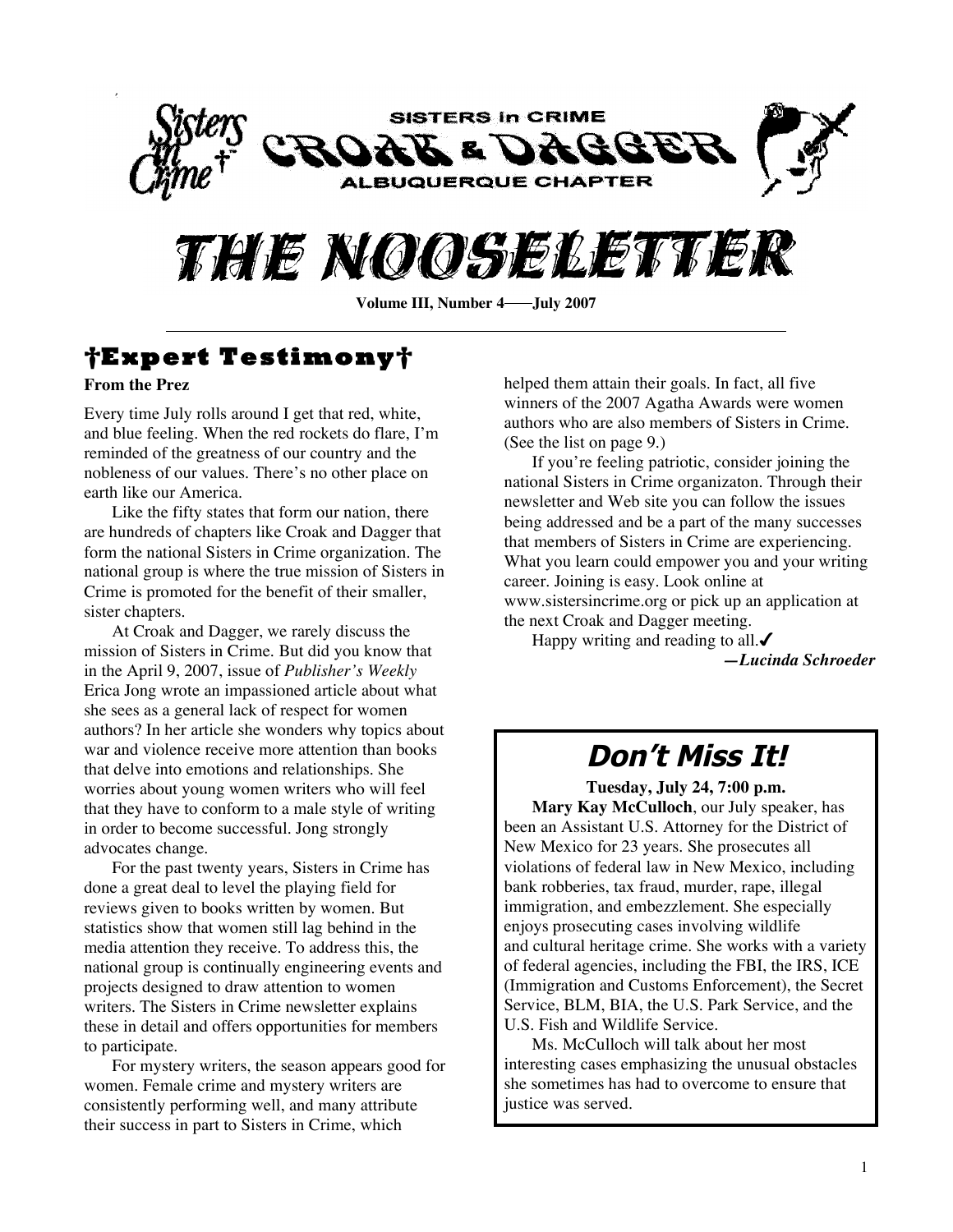# **Croak & Dagger Lineup**

#### **Officers**

President: Lucinda Schroeder ventana@aol.com Vice President: Cheryl Wadleigh Cheryla1@hotmail.com Treasurer: William Hershey hersheyw@comcast.net Secretary: Margaret Tessler tale\_spinner@earthlink.net

#### **Committee Chairs**

Programs and Publicity: Jennifer Williams jjkmb5@msn.com Membership: Sarah Schwartz schwartzse@comcast.net *Nooseletter* Editor: Shirley Coe shirleycoe@comcast.net Hospitality: Lucinda Schroeder Web Site Coordinator: Sarah Schwartz schwartzse@comcast.net



# **SinC Receives Dove Award**

On April 5, 2007, the Detective and Mystery Caucus of the Popular Culture Association and American Culture Association presented a special Dove Award to Sisters in Crime to honor our organization's extensive activities in support of women crime writers. A crowd including founding mothers Sara Paretsky and Kate Mattes packed Kate's Mystery Books in Cambridge, Massachusetts, to watch the ceremony. (The plaque was accepted by VP Roberta Isleib.)√

# **IN THE LOOP**

If you haven't joined already, all members are invited to join the Croak & Dagger community group, an online gathering place. Exchange information about mystery books, movies, and TV shows; share news about local and national mystery events; and participate in occasional online classes. Join in!

Email croakdagger@yahoo.com for further instructions.

# Croak and Dagger

### **Coming Events**

Tuesday, **August 28, 2007**, 7:00 p.m.: Dr. Michelle Barry, OMI pathologist Associate Medical Investigator, New Mexico Office of the Medical Investigator

#### **Late August or early September 2007** (date TBA): Murder mystery dinner party Quarters Restaurant, Wyoming and Montgomery (\$5 subsidized by Croak & Dagger). Be sure to sign up at the meeting on July 24.

Tuesday, **September 25, 2007**, 7:00 p.m.: Lisa Polisar, Sisters in Crime mystery author (*The Ghost of Mary Prairie, Blackwater Tango, Knee Deep, Straight Ahead*)

#### **October 2007** (date TBA): Ghost tour in Old Town field trip

(\$5 subsidized by Croak & Dagger)

#### **February 2008**: Mystery conference!

Croak & Dagger and Southwest Writers are teaming up to host a mystery readers and writers conference.

# **Croak & Dagger Members' Mystery Novel to Be Published This Summer:** *Bloodsport at Hiram Bog*

Page Erwin's mystery novel, *Bloodsport at Hiram Bog*, the first in their series set in the mythical town of Venice, Maine, will be released in late summer 2007. Coauthors Carolyn Page and Ross Erwin are grateful to Hilliard & Harris for publishing what others rejected as "too literary."

When an elderly fisherman hooks the body of gay philanthropist Lester Moulton from beneath the ice on Hiram Bog, the peaceful facade of Venice, Maine, is peeled away. It's up to Sam Barrows, newly elected sheriff of Thoreau County, to untangle the mess. Sam feels torn between Detective Belle Whittaker and his wife, the young and beautiful Darla. Themes of love, longing, and xenophobia emerge as the residents of Venice, a waning town of 800 souls, struggle to find their place in the twentyfirst century. $\checkmark$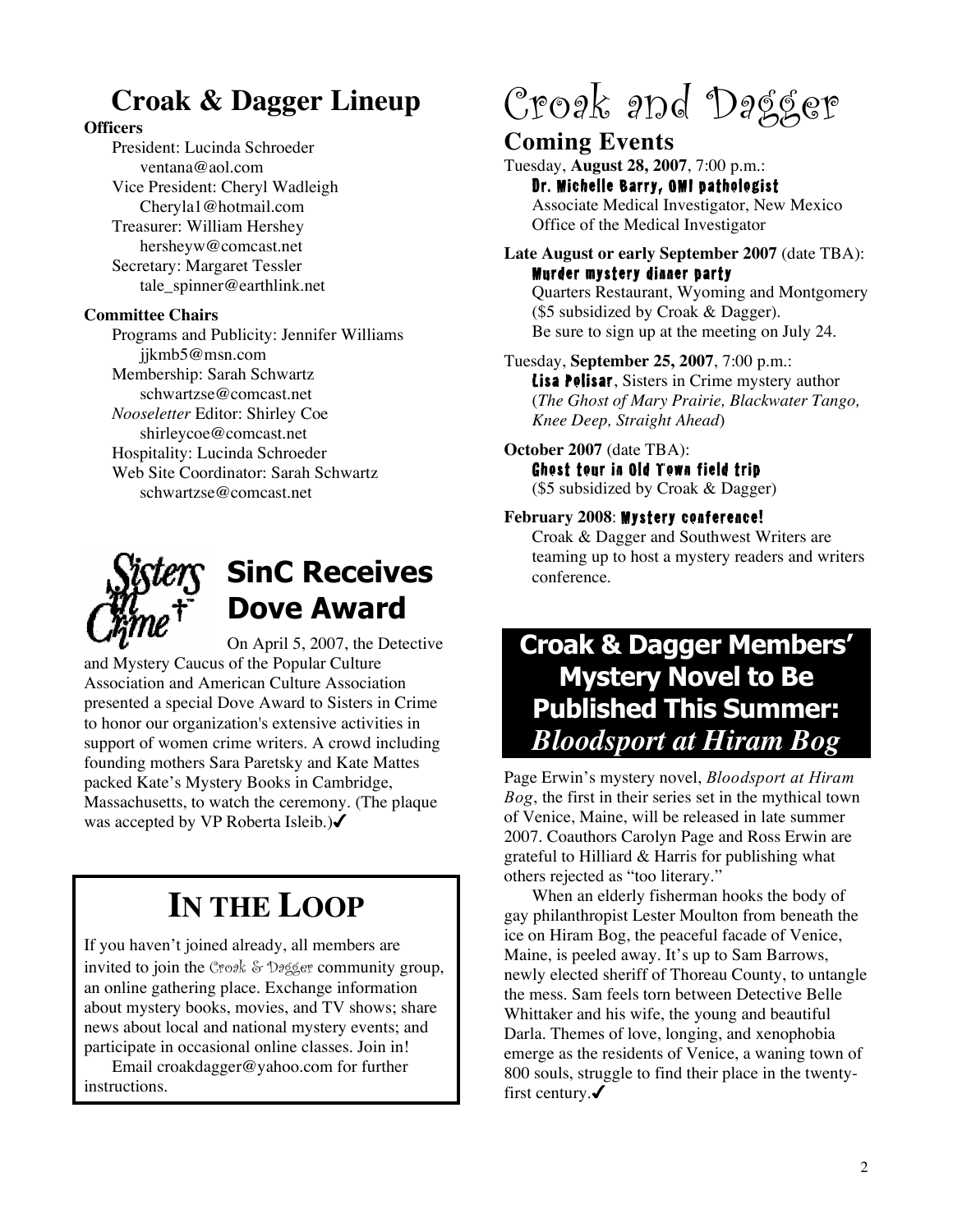# Nancy Drew—





While shopping at Sam's Club, the impulse to purchase a Nancy Drew DVD could not be withstood. Together with my in-house Nancy Drew expert, my wife Nanette, I watched the four Nancy Drew films that starred Bonita Grandville as the teenage detective. As mysteries, the movies left a lot to be desired as viewed from a twenty-first century point of view. However, they offer a great insight into the times in which they were made.

When the first of the films was made in 1938, fifteen books had been published in the popular series. George and Bess, Nancy's literary sidekicks, were replaced by Ted Nickerson, who was loosely based on the character Ned Nickerson that was introduced in book seven. The books and the movies had little in common according to Expert Nanette and my Internet sources.

The movies depict the heroine as being headstrong, prone to breaking the law to get her way, manipulative of people, unable to plan a course of action, dependent on luck, and spoiled to a fault. The films lack suspense. The police are depicted in a keystone-cops style, being used as comic relief. In the four films, only three instances occurred where Nancy used deductive reasoning to help solve the crime, leaving most of that work to the ingenuity of reluctant boyfriend Ted. She fainted at the end of two of the films.

What I did like about these four films was that they are microcosms of the late nineteen thirties, a time that I would say very few of us have experienced firsthand. Nancy dressed impeccably in the style of the time, wearing hats, dresses, and gloves. Women were shown either as working-class servants or upper-class women of leisure with little of substance to occupy their time. The only person of color that I can recall seeing was depicted as a superstitious, bumbling fool who had to be given direction by the lady of the manor. In comparison, society has progressed in a positive direction during the intervening seven decades.

Overall, I enjoyed the films for their entertainment value and for portraying the historical period that they represented. Since there were four films made, I can only conclude that they conveyed the same feeling as were intended with the booksgiving their teenage audience the thrill of feeling "grown up." If you have the opportunity to see them, you will enjoy the original Nancy Drew movies. *—Reviewed by F. A. Aiken*



# Come Over to the Dark Side

My favorite author of dark places is Denise Mina. A native Glaswegian, Mina is able to convince her readers that Glasgow, Scotland, is the

perfect dark city for stories of fear, greed, and murder.

Mina's latest book, *The Dead Hour*, is the second in a series featuring Paddy Meehan, a female nighttime reporter. *The Dead Hour* is more thriller than mystery and is no fast-paced read. One has time to absorb the disappointment as well as the ambition, the ennui as well as the danger in Paddy's world.

One night Paddy goes to a police call at a home where a domestic dispute is in progress. Paddy sees the woman who is the object of the attack through the front door, but the woman apparently does not want help. The man at the door slips Paddy a £50 note. The next morning the woman is found dead. The bribe Paddy has accepted complicates her pursuit of the story and her investigation of the police who must have colluded in the woman's murder.

*The Dead Hour* was a nominee for the Mystery Writers of America 2007 Edgar Award.

You can read the first chapter of *The Dead Hour* and also of *Field of Blood*, the first in the Paddy Meehan series, on Mina's Web site, www.denisemina.co.uk.

*—Sarah Schwartz*



Sisters in Crime was founded in 1986. *The purpose of Sisters in*

*Crime shall be "to combat discrimination against women in they mystery field, educate publishers and the general public as to the inequities in the treatment of female authors, raise the level of awareness of their contribution to the field, and promote the professional advancement of women who write mysteries."*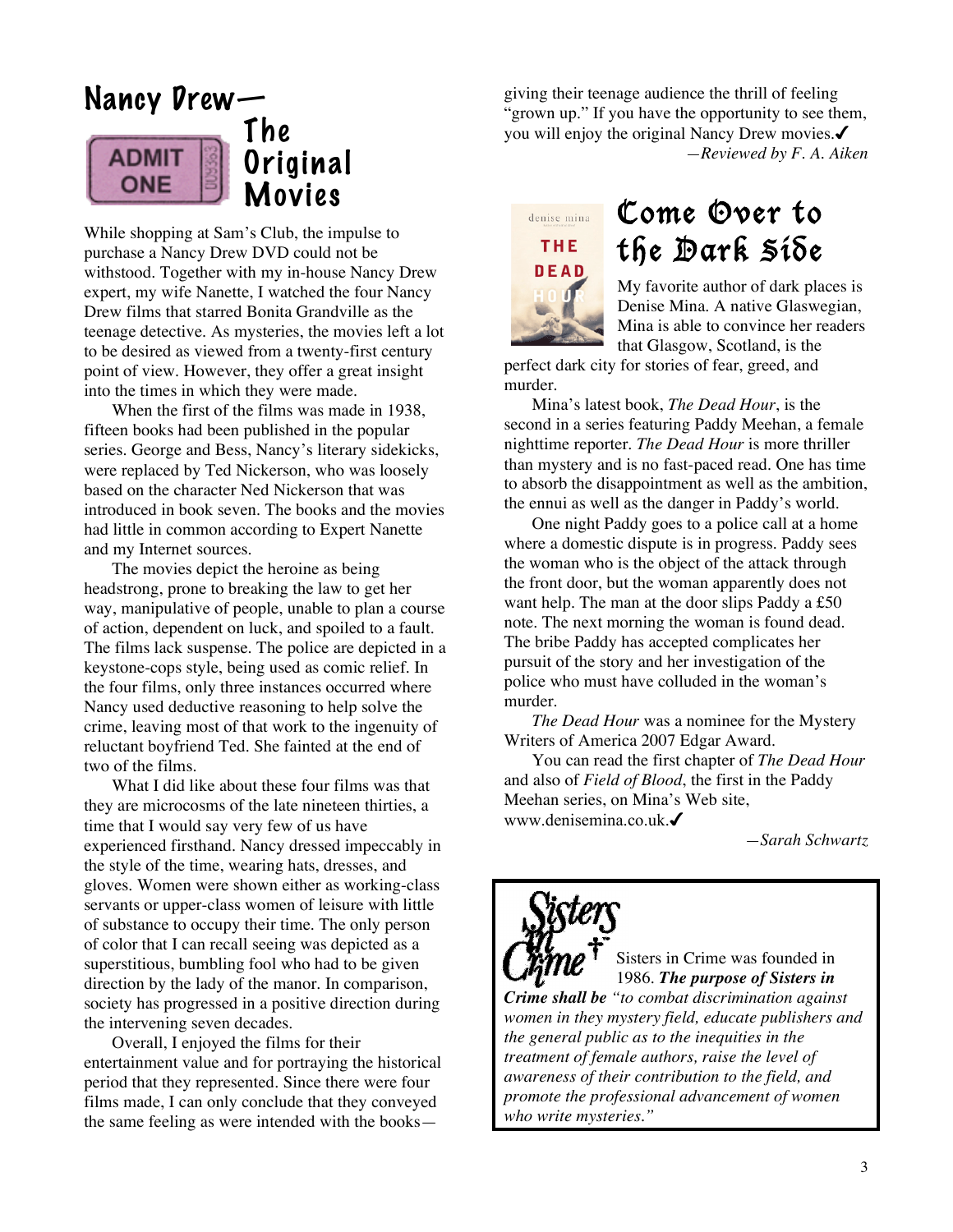

Croak & Dagger elections for new board members will be held at the November meeting. Which means we need to start sneaking up on people, catching them unawares, and convincing them to be part of the new board. If you'd like to put on your dastardly deeds cap and join the Nominations Committee, please contact any of the current board members (see the e-mail addresses on page 2 of this *Nooseletter* or tap one of us on the shoulder at a program meeting).  $\checkmark$ 

# The Writer's Block ?

*News and viewsfor chapter members who are struggling to become authors. Contributions are welcomed here.*

"There are three rules to writing fiction. Unfortunately, no one knows what they are." —Somerset Maugham

"Rules? Ain't no rules in a knife fight."

—Harvey Logan to Butch Cassidy in *Butch Cassidy and the Sundance Kid*

From time to time, authors have endeavored to come up with lists of rules to follow in writing fiction, or more particularly for us, writing mysteries. I came up with the following rules/steps (call them what you will) with the CIA writers group I founded. The 180 members had greatly varying interests, from cookbooks to spy novels, from travelogues to humorous calendars, from plays and poems to Civil War nonfiction.

**1. Start writing early.** I waited until my late 50s. Don't you wait that long. Start now. If you find you like it and/or are good at it, you'll be glad you didn't wait. If you don't like it, you get to find that out, and if writing comes hard to you, then you'll have plenty of time to take classes or read how-to books.

**2. Develop regular writing habits consistent with your career and family situation.** I wrote the first draft of my first mystery novel manuscript in four months, writing four evenings each week, two hours at a time. My son had started his first job and my daughter was in college. Your best time of day and length of each sitting will depend on your job,

your spouse, and your kids. Some writers set goals of a chapter or a scene at each sitting or a number of pages or words.

**3. Introduce yourself as a writer.** And you are, from the time you type that cover page for your manuscript and start your prologue or chapter 1. We're not authors until we're published, but every author is also a writer. You never know who you'll meet that may offer you some help. I never expected Dick Francis to ask my name so he could find my books. And because I recently mentioned my next project to Albuquerque author Richard Peck, he set me up with a location scout so I could spend most of a day on the Algodones set of the ABC Family Channel series *Wildfire*, where I watched takes, visited various additional sets, and learned a lot from a director, cameramen, caterers, and the location manager.

Those are some points that may help fledgling writers as they test their wings. Consider the following additional steps that may help you get your manuscript published.

**4. Finish your manuscript.** Don't rewrite as you go, agonizing and re-revising that first chapter 16 times. Write it right straight through. You can revise it later, but if you don't finish it, you'll never have a completed manuscript to work on. And when you do finish the first draft, celebrate that moment. Have family and friends in to watch you type "The End" and share some champagne. No matter how many manuscripts you finish (I'm on my fifth), you'll only finish the first draft of your first manuscript once.

**5. Learn good revision skills and apply them.** In various *Nooseletter*'s I've recommended books on revision by Hallie Ephron and Chris Roerdon. Besides books, critique groups can help, as can outside readers whose opinions you value. Do not use fee-charging editors unless feedback from more than one critiquer leads you to suspect that may be necessary.

**6. Persist in seeking agents and publishers.** It has been said that, often as not, publication comes as much to the persistent writers as to the talented ones. Do not be discouraged by a few rejections. There are always more agents to try and publishers to approach. Go to mystery writers and readers conferences. Learn how to pitch your book and approach industry professionals. Many (most?) writers are introverts, and it's hard for us to come out of our shells and try to promote our work, but like any other skill, we can learn to do it. $\checkmark$ 

*—Rob Kresge, rkresge777@comcast.net*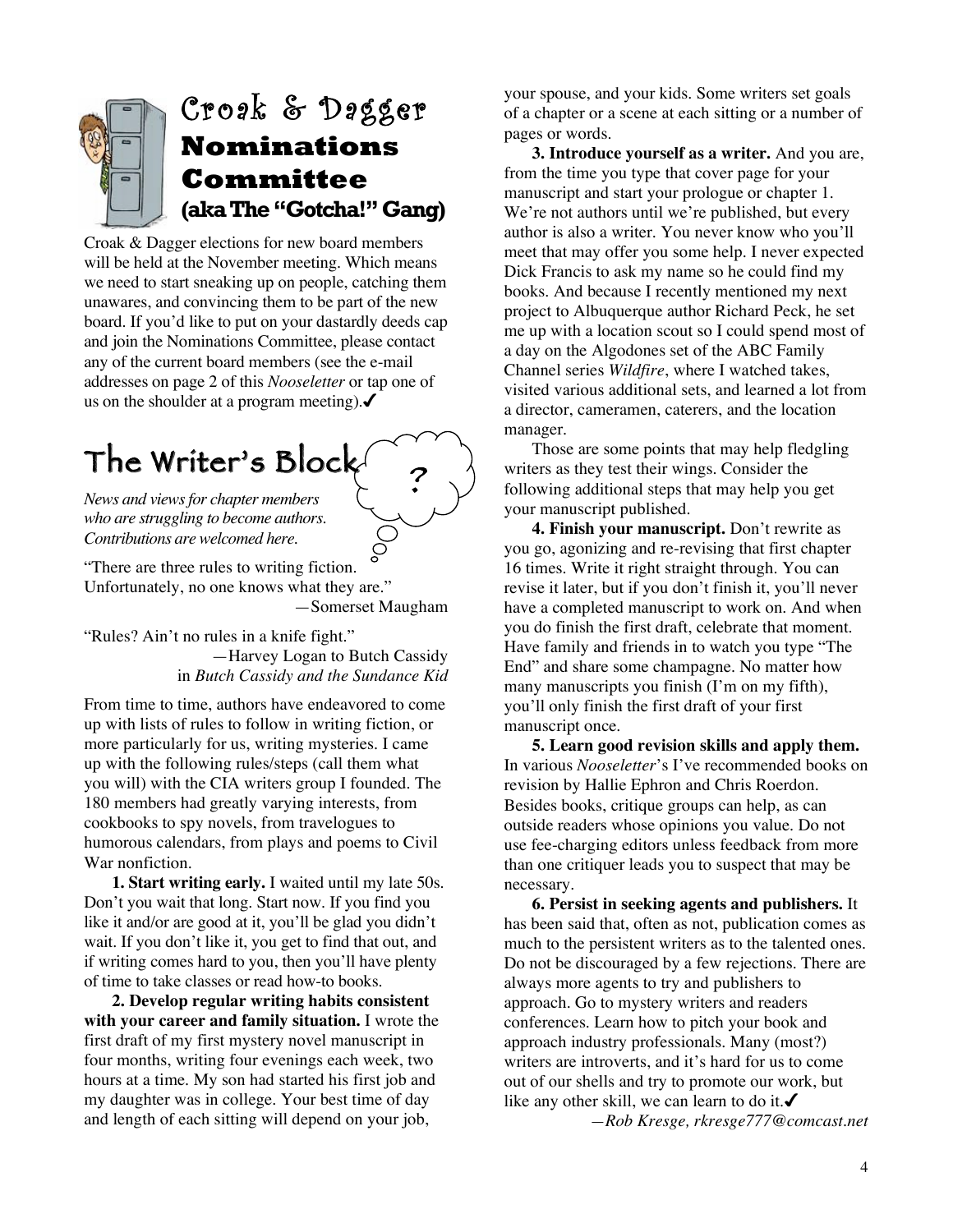# DON'T FORGET:

Tuesday, July 24, 7:00 p.m. Tuesday, August 28, 7:00 p.m. Tuesday, September 25, 7:00 p.m.



# **Book Review**

*Track of the Cat* by Nevada Barr

This is the first in Nevada Barr's series featuring Anna Pigeon, a park

ranger with the National Park Service. In *Track of the Cat*, Anna is stationed at the Guadalupe Mountains National Park in far West Texas (just southwest of New Mexico's Carlsbad Caverns). The location is an integral part of the mystery, and Barr's descriptions give the reader a vivid sense of both the desolation and the beauty of the area.

The story opens with Anna's grim discovery of the ravaged body of another ranger, Sheila Drury. It appears that Sheila was killed by a mountain lion, but Anna sees discrepancies at the scene that her superiors wave away. The lion is conveniently blamed and "dispatched" (official euphemism for "killed"). To Anna's mind, the "dispatch" was nothing more than an execution.

Anna continues to dig deeper into the mystery of both the life and death of Sheila Drury. Sheila's desire to open the campground to RVs had been a sore point with one fanatic ranger. But was this enough to provoke him to murder?

Then Anna discovers some disturbing photos among Sheila's belongings that lead her to wonder if Sheila was a blackmailer. If so, how many people might she have targeted?

Like any good mystery, *Track of the Cat* has several avenues for Anna to explore—and several twists along the way—before all the clues are unraveled.

Barr's characters are as well drawn as the scenery, making for a fascinating read. Paradoxically, while I was curious to see how it would all play out, I enjoyed the journey enough that I wasn't in a hurry to see it end.

In each subsequent mystery in this series, Barr wisely moves Anna to a different national park, giving her an opportunity to interact with a whole new set of people and places. I look forward to reading more of Anna Pigeon.

*—Margaret Tessler*

# **ROB'S RANDOM SHOTS**

#### **July Case File Number One**

*Kindness Goes Unpunished* by Craig Johnson, Viking, New York, 2007, HB, 288 pp.

Here's yet another author I admire whose work I'm reviewing more than once. Craig's Sheriff Walt Longmire series has really taken off. He's doing a book a year (*Another Man's Moccasins* debuts in early 2008) and as fast as a new one is published, the previous titles come out as trade paperbacks. This series doesn't absolutely have to be read in order, but I recommend reading his first, *The Cold Dish*, before the second or third, since there are spoilers in those books concerning the ending of number one.

Anyway, in *Kindness*, Craig moves the series from Absaroka County (the lowest-crime level county in the lowest-crime level state) to crimeridden Philadelphia. Walt and best friend Henry Standing Bear are conveying valuable photos to an exhibit there, and Walt plans to spend some time with his daughter, Cady, a hot-shot young lawyer. But the City of Brotherly Love turns out to be anything but. Cady is mugged before they can meet and spends the rest of the book in an ICU. Walt steps over jurisdictional lines to interview suspects in his usual forthright manner. And in short order, more bodies begin to pile up.

But fret not, fans of this series. We get a generous (and hilarious) dose of our favorite characters in the first chapter—dispatcher Ruby, foul-mouthed former Philly cop Victoria Moretti, rich man Omar Rhoades, and his estranged (and dangerous) wife, Myra—before Walt and Henry can leave town for their road trip. Besides the murderous developments in Philadelphia, romantic entanglements threaten Walt as well, in the person of Vic's tempting mother. And another smoldering romance takes the next step.

If you aren't convinced you need to read this series, here's an excerpt from page one:

*I didn't wear my gun. They had said it was going to be easy and, like the fool I am, I believed them. They said that if things got rough to make sure I showed the pictures, of which there were only twenty-three; I had already shown all of them twice. "Long, long ago, there lived a king and queen . . ."*

*I looked around the room for a little backup, but there wasn't anyone there. They had said that I didn't have to worry, that they wouldn't leave me alone, but they had. (cont'd. on next page)*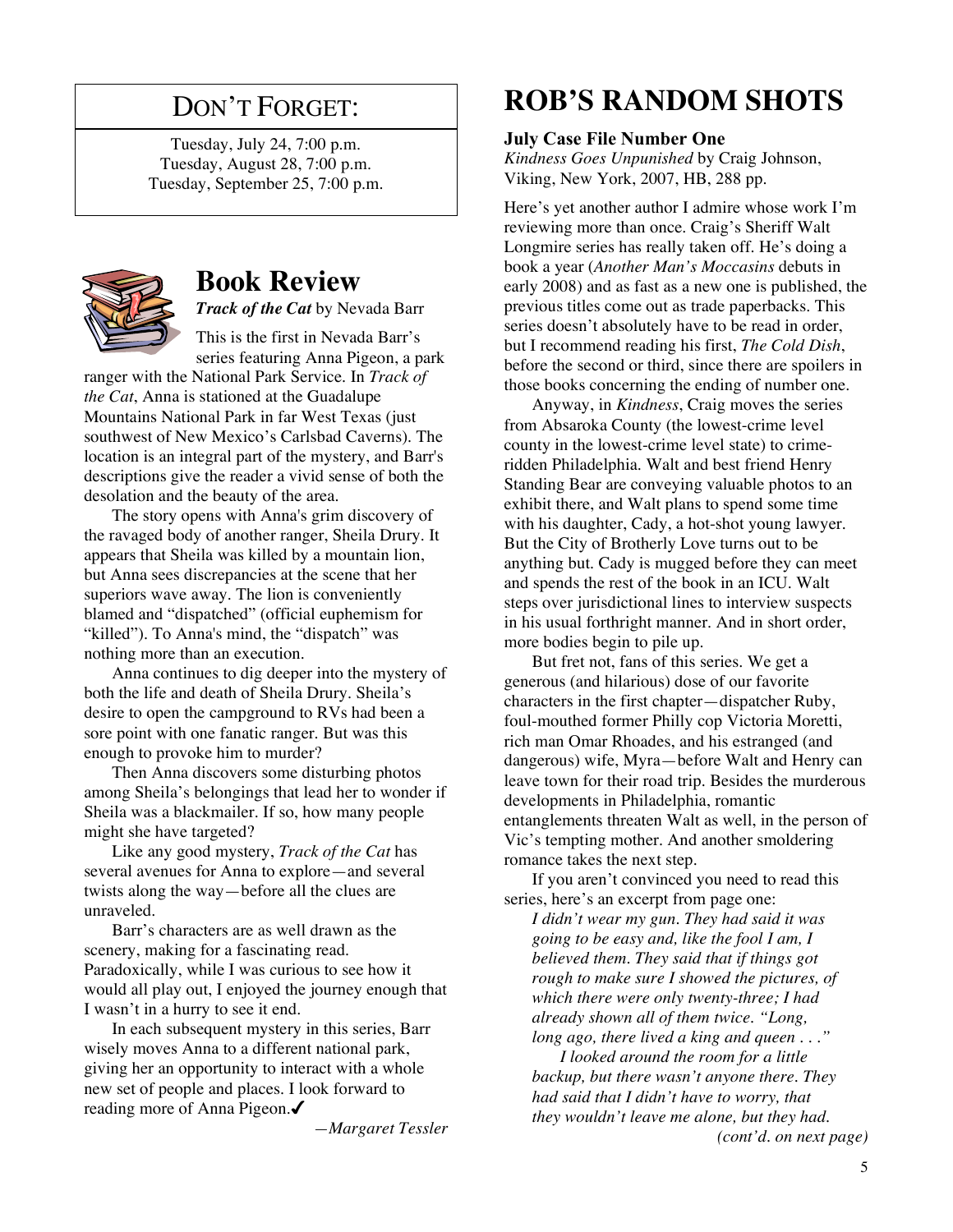#### *(Rob's Random Shots, cont'd.)*

*". . . who didn't have any children. One day, the queen was visited by a wise fairy, who told her, 'You will have a lovely baby girl.' The king was so overjoyed when he heard the news that he immediately made plans for a great feast. He invited not only his relatives, but also the twelve fairies who lived in the kingdom."*

*"Where's your gun?"*

*My thoughts exactly. "I didn't think I was going to need it." They all nodded, but I wasn't particularly sure they agreed.*

*"How long have you been a sheriff?" "Twenty-three years." It just seemed like a million.*

*"Do you know Buffalo Bill?" Maybe it was a million. "No, he was a little before my time."*

*"My daddy says you're a butt hole."* Get the picture? He's reading to a class of fiveyear-olds. This is just page one. Check out Craig Johnson's excellent first-person mysteries as soon as you can.

#### **July Case File Number Two**

*A Fly Has a Hundred Eyes;* and *The Torch of Tangier* by Aileen G. Baron, Academy Chicago Publishers, 2002, HB, 277 pp.; and Poisoned Pen Press, 2006, HB, 194 pp.

Yes, in this review, you're getting a "two-fer." I met Aileen Baron in February when she chaired our panel on "Settings" at Left Coast Crime in Seattle. I learned from Pari how important it is to read works by fellow panelists, so I got the hard-to-find *Fly* and found *Torch* at the conference. Since they're both historical mysteries starring archeologist Lily Sampson, I thought I'd tell you about both books in one review.

*Fly* is set during the turmoil of Palestine in 1938, overrun with archeologists, terrorists of all stripes, British officials losing their grip on the League of Nations mandate, gun runners, and Nazi spies and agents of influence. Graduate student Lily Sampson works on a dig directed by British archeologist Geoffrey Eastbourne. Lily witnesses daily acts of mob or terrorist violence. When an important member of the dig expedition is murdered, a vital artifact goes missing, and the authorities seem impotent, she investigates on her own.

Astute readers will recognize a character drawn on Agatha Christie herself, who, married to

archeologist Max Mallowan, is said to have been inspired to write mysteries by a murder in Palestine in the 1930s. Here, artfully embroidered upon, is that event.

#### # # #

*Torch* opens in Tangier at the end of October 1942, just before the Allied invasion of North Africa, Operation Torch, which began to push back German gains in the Middle East. Fans of the movie *Casablanca* will feel right at home in this book's setting. Franco's Guardia Civil controls Morocco, which is overrun with American agents, Nazi spies, refugees of all races and nationalities, and the Moroccans themselves, simmering with the insults of colonialism.

In the midst of all this, Lily is digging up Neanderthal artifacts in the well-known "Cave of Hercules" under the direction of the enigmatic Dr. Drury of the University of Chicago. But she also finds herself involved with intrigue as the Allies prepare to invade and wrest Morocco, Algeria, and Tunisia from German control in order to thrust into the underbelly of Axis Europe.

Things change when Drury is murdered. Does his death have to do with the dig, or does it involve the secret landings Eisenhower has scheduled only two weeks hence? Suspects abound, and Lily finds she cannot trust those around her. This time, there's no Agatha Christie to turn to.

If you enjoy archeology mixed with historical mysteries, this is the series for you. Since I once contemplated (long before Indiana Jones) becoming an archeologist myself, this is definitely one of mine. $\checkmark$ 

*—Rob Kresge, rkresge777@comcast.net*



**Are You Looking for a Critique Group?** Why not advertise for like-minded writers in the *Nooseletter*? Just email your announcement to shirleycoe@comast.net. Or if you prefer, bring up your suggestion at the next program meeting.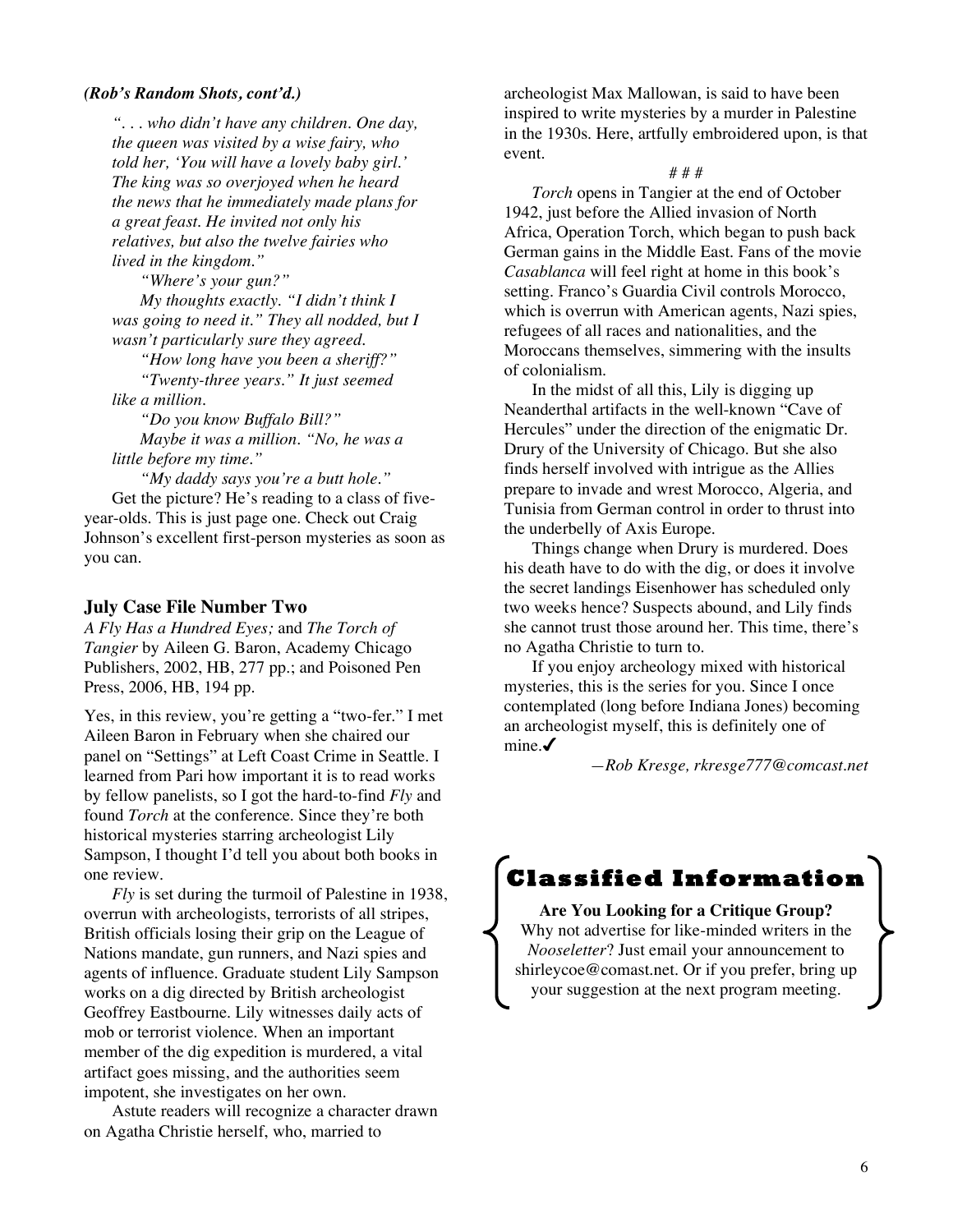## **Annual Tony Hillerman Conference: "Focus on Mystery"**

The fourth annual Hillerman Conference will be held here in Albuquerque in November. Although the cost is high, almost all meals are included and the list of guest speakers, including our own Pari Noskin Taichert, is impressive. Since you would have no transportation or lodging cost, consider whether you might want to attend. Here are the vitals on the conference:

- Date: November 1–4, 2007 (including a workshop on November 1)
- Place: Hyatt Regency Hotel downtown
- Cost: \$425 (includes the opening reception, all sessions and signings, breakfast and lunch Friday and Saturday, the reception and banquet on Saturday evening, and Sunday breakfast; does not include the November 1 workshop)
- Web site: www.hillermanconference.com

Attending/speaking authors include:

- Joe Badal of Santa Fe
- Steve Brewer, formerly of Albuquerque, now in Redding, CA; the Bubba Mabry series
- Margaret Coel of Boulder, CO; the Wind River Reservation series
- Steve Havill of Raton, NM; the Sheriff Bill Gastner series
- Tony Hillerman of Albuquerque; the Leaphorn/Chee mysteries
- David Morrell of Santa Fe; the Rambo series and many thrillers
- Shirley Raye Redmond of Los Alamos; noted children's and young adult mystery author (and Croak & Dagger speaker)
- Lucinda Schroeder; author of *A Hunt for Justice* (and Sisters in Crime Croak & Dagger president)
- Pari Noskin Taichert of Albuquerque; the Sasha Solomon mysteries (and Croak & Dagger's first chapter president)
- Judith Van Gieson; the Claire Reynier series



## **Left Coast Crime Convention 2008: "Murder on the Rocks"**

#### **Bulletin 1.**

This is the first of several bulletins to provide details about the 2008 Left Coast Crime (LCC) mystery readers and writers convention. These bulletins will also tell why you should consider attending and how you can save money when doing so. Cut this section out and stick it on your refrigerator as a reminder.

- Date: March 6–9, 2008
- Place: Adams' Mark Hotel in downtown Denver
- Costs: Full registration is \$165, including the Saturday night banquet in honor of Alfred E. Packer (the first person to identify why this meal is in his honor, see Rob for a prize); "lite" registration (minus the banquet) is only \$115
- Hotel: \$139 a night (single and double occupancy); \$149 (triple and quad)
- Web site: www.leftcoastcrime.org/2008/ participants.htm (Check back for updates on guests of honor and attending authors.)

How you can attend and save money:

- Obviously, skipping the banquet could save \$50, but you might get to sit with a favorite author or other chapter members at a table if you go.
- You could share a room with chapter members from Albuquerque.
- You could stay free with friends or relatives in the Denver area.
- You can carpool for a few dollars' gas money with other chapter members and Albuquerque attendees. I will be driving a seven-passenger minivan.

You won't be able to attend a mystery conference this close for this price for quite a few years. In fact, the 2009 LCC convention, "Say Aloha to Murder," will be held March 7–12 at the Waikoloa Beach Marriott Resort on the Big Island, Hawaii. Registration will be \$175 until the end of September, \$200 until March 8 (the end of LCC 2008 in Denver), and \$225 thereafter. I imagine the rooms will be more expensive there, as will the airfare. Want to go to that one? No carpooling, but check out www.leftcoastcrime.org/2009.

*—Rob Kresge, rkresge777@comcast.net*

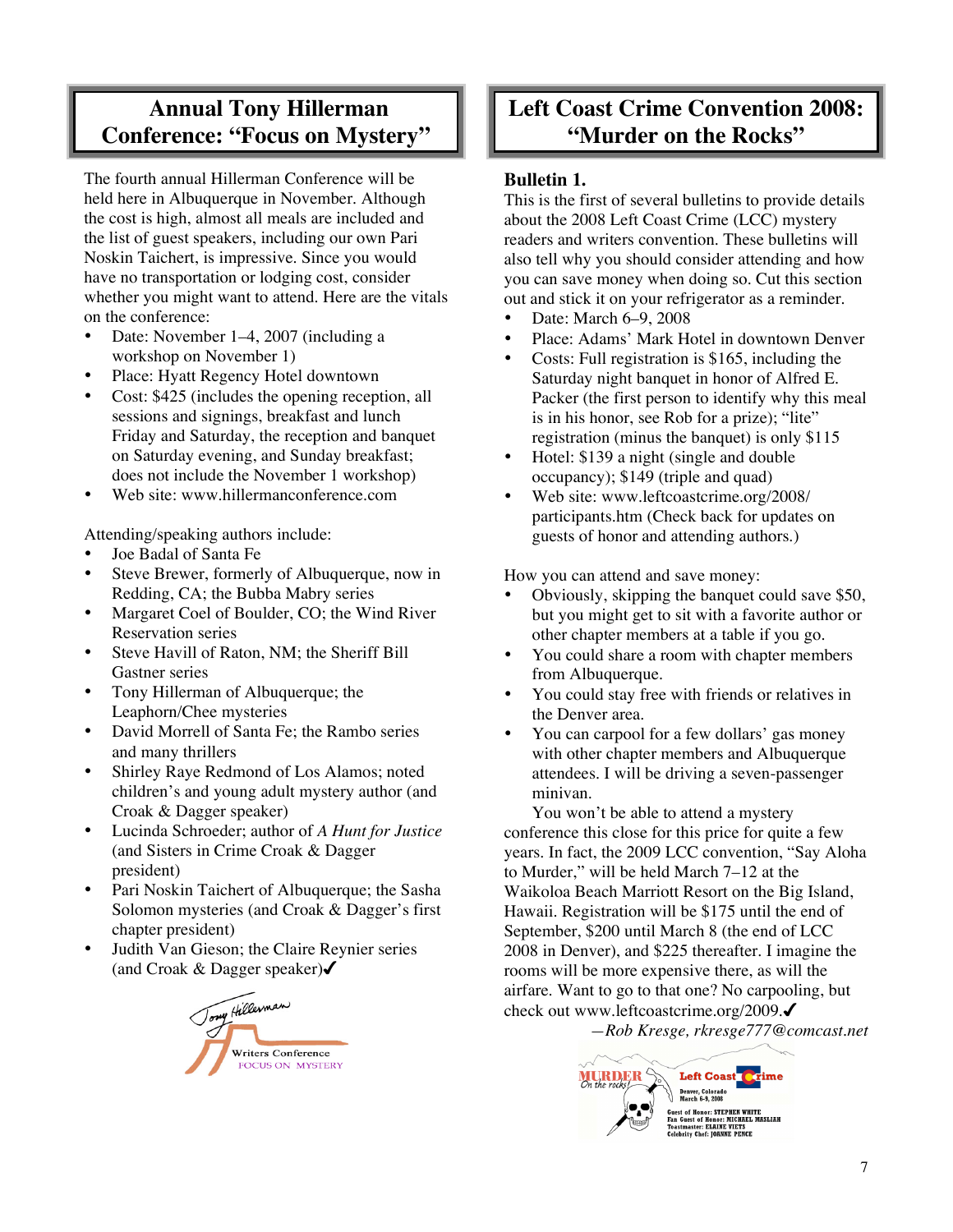# **Rob's Top 10 Mystery Lists—Three More**

These are subjective lists from one reader's perspective. Write to the editor or to the author to dispute these or suggest writers or works that you feel were overlooked.

**Classic Mystery Writers** (and some works or series, with apologies to Edgar Allen Poe, by authors who only wrote short stories and poems). Pre-World War II. In no particular order.

- Sir Arthur Conan Doyle (Sherlock Holmes stories and four Holmes novels)
- Agatha Christie (Hercule Poirot, Miss Jane Marple, Tommy and Tuppence Beresford)
- Dorothy L. Sayers (Lord Peter Wimsey; the *London Times* opined that if a reader were to be marooned on a desert island for a year with only 36 inches of books and the mystery genre could only be represented by one title, it should be *The Nine Tailors*)
- Ngaio Marsh (Inspector Roderick Alleyn/Agatha Troy novels)
- Margery Allingham (Albert Campion novels and two very good PBS series)
- Ellery Queen (a pseudonym for novels about the father and son detectives of that name)
- Leslie Charteris (the "Saint" novels; don't be put off by the movie)
- John Dickson Carr (Dr. Gideon Fell and other novels)
- G. K. Chesterton (Father Brown stories) Mary Roberts Rinehart

#### **Traditional Mystery Writers** (traditional

mysteries are also called cozies, in the tradition of Agatha Christie)

- Katherine Hall Page
- Carolyn Hart
- Margaret Maron
- Diane Mott Davidson
- Joan Hess
- Susan Wittig Albert
- Lillian Jackson Braun
- Nancy Pickard
- Carole Nelson Douglas
- Emma Lathen

#### **Historical Mystery Writers**

- Elizabeth Peters (Amelia Peabody Egyptology series—late 19th, early 20th centuries)
- Lindsey Davis (Marcus Didius Falco series first century AD Rome)
- Ellis Peters (Brother Cadfael series—12th century England)
- Bruce Alexander (Sir John Fielding series early 19th century London)
- Stephanie Barron (Jane Austen as a sleuth series—early 19th century England)
- Laurie R. King (Mary Russell/Sherlock Holmes series—early 20th century)
- Peter Lovesey (Sergeant Cribb and Albert, Prince of Wales—both late 19th century)
- Edward Marston (several series set in the Middle Ages and Elizabethan England)
- Anne Perry (Pitt series and Monk series set 40 years apart in 19th century England)
- Jacqueline Winspear (Maisy Dobbs series set in early 20th century England) *—Rob Kresge, rkresge777@comcast.net*



EFFICIENCY OF FEMALE POLICE IN WHAT IS VULGARLY CALLED A "JOLLY ROW."

# **Classified Information**

#### **Would You Like to Be in a Book Reading Club**? On a regular basis that doesn't conflict with monthly Sisters in Crime program meetings? Just announce it at the next program meeting or advertise for likeminded readers in the *Nooseletter* by e-mailing your suggestion to shirleycoe@comcast.net.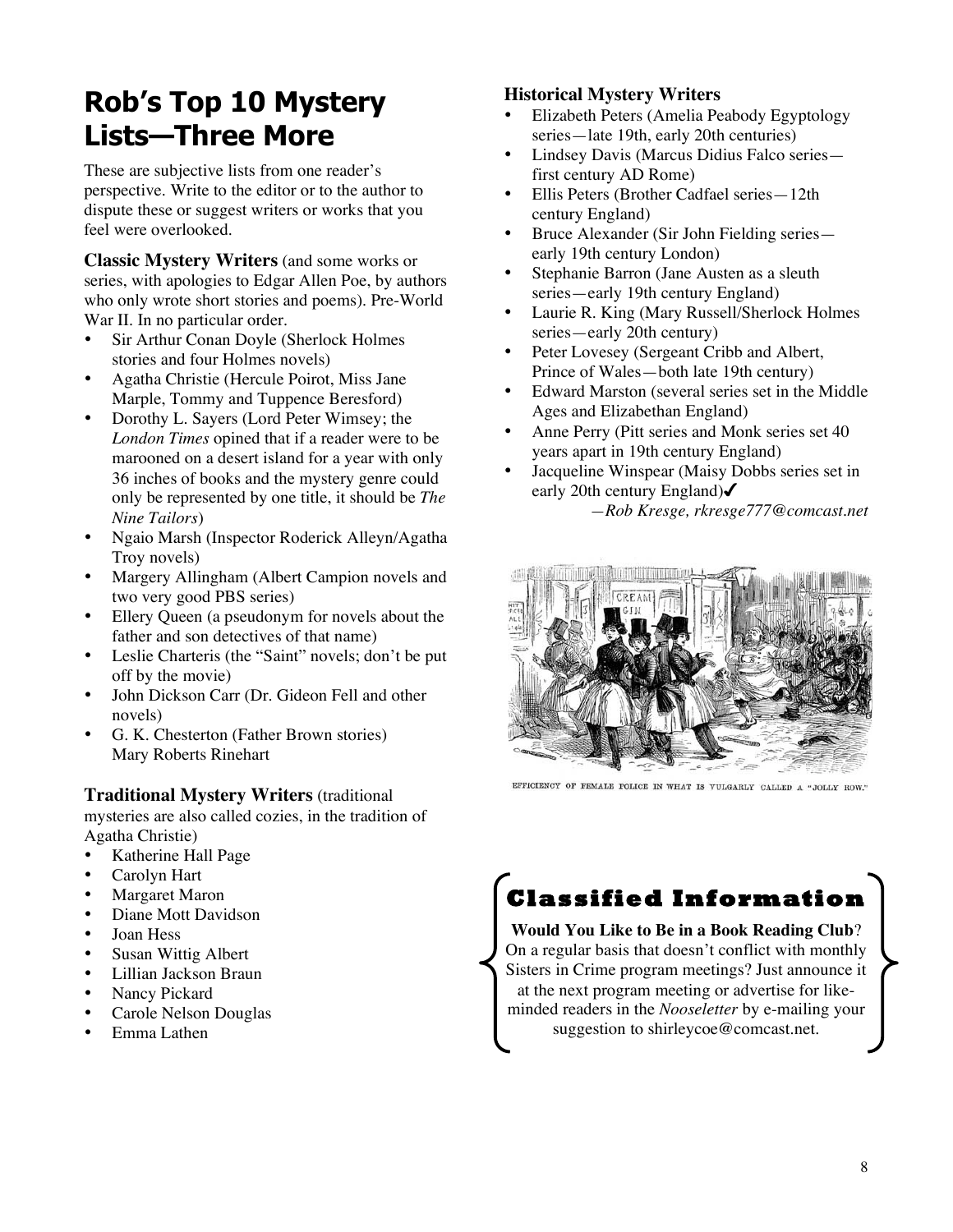

# **The Nominees** *and Winners* **Are . . .**

The Agatha Awards honor the traditional mystery—books best

typified by the works of Agatha Christie. The genre is generally characterized by mysteries that contain no explicit sex, excessive gore, or gratuitous violence. Usually featuring an amateur detective, they have a confined setting and characters who know one another. Novels and stories featuring police officers and private detectives may qualify for the Agatha unless they are of the "hard-boiled" variety. (See www.malicedomestic.org.)

The final vote is by secret ballot by registered convention attendees at the Malice Domestic convention.

The Agatha awards presented on May 5, 2007 (\* denotes the winner) were:

#### **Best First Novel**

*\*The Heat of the Moon*, Sandra Parshall (SinC Sister) *Consigned to Death*, Jane Cleland (SinC Sister) *The Chef Who Died Sauteing*, Honora Pmkelstein

(Sister) and Susan Smily (SinC Sister)

*Feint of Art*, Hailey Lind (SinC Sister) *Murder on The Rocks*, Karen Maclnerney

#### **Best Novel**

*\*The Virgin of Small Plains*, Nancy Pickard (SinC Sister)

*The Saddlemaker's Wife*, Earlene Fowler (SinC Sister)

*Why Casey Had to Die*, L. C. Hayden (SinC Sister)

*All Mortal Flesh*, Julia Spencer-Fleming (SinC Sister)

*Messenger of Truth*, Jacqueline Winspear (SinC Sister)

#### **Best Children/Young Adult Fiction**

*\*Pea Soup Poisonings*, Nancy Means Wright (SinC Sister)

*Behind the Curtain: An Echo Falls Mystery*, Peter Abrahams

*Room One a Mystery or Two*, Andrew Clements

*Sherlock Holmes and the Baker Street Irregulars: The Fall of the Amazing*

*Zalindas*, Tracy Mack and Michael Citrin

#### **Best Nonfiction**

*\*Don't Murder Your Mystery*, Chris Roerden (SinC Sister)

*Mystery Muses*, Jim Huang (SinC Sister) and Austin Lugar

*The Beautiful Cigar Girl*, Daniel Stashower

#### **Best Short Story**

\*"Sleeping with the Plush," Toni L. P. Kelner (SinC Sister), *Alfred Hitchcock Mystery Magazine* (May 2006)

"The Old Couple," Robert. Barnard, *Ellery Queen Mystery Magazine* (March/April 2006)

"Provenance," Robert Barnard, *Ellery Queen Mystery Magazine* (July 2006)

"Yankee Swap," Maurissa Guibord, *Ellery Queen Mystery Magazine* (March/April 2006)

"Disturbance in the Field," Roberta Isleib (SinC Sister), from the Anthology *Seasmoke: Crime Stories* by New England Writers

**(**SinC Sister**)** *denotes a Sisters in Crime member!*

# Sisters in Crime Guppies

SinC guppies come from across the United States and Canada. They have different occupations and avocations, but they share a passion for writing mysteries and a common goal of getting published.

"Few professions offer as many opportunities for rejection as writing does. Only the strong survive the path to publication. The encouragement and support of other writers can be the difference between giving up too soon and getting in print." (SinC Guppies)

Guppies is an online writer's support group, Subgroups represent cozies, noir, psychological and romantic suspense, and thrillers. The Mystery Analysis Group is a book discussion group aimed at discussing the craft, and the AgentQuest group can help with writing queries and synopses.

Interested in joining this online writer's support group? Check them out at www.sinc-guppies.org/.